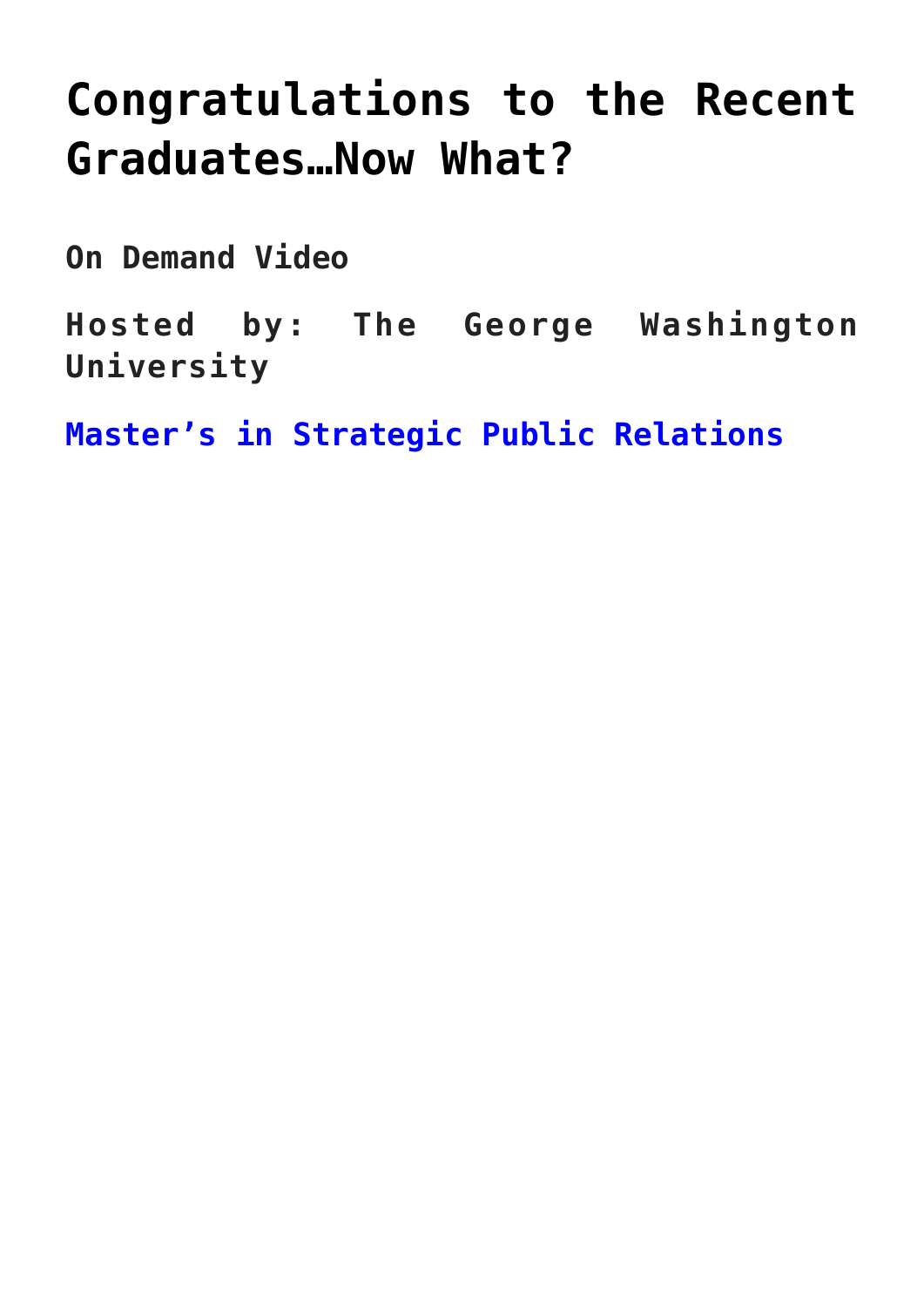

#### **EVENT OVERVIEW**

**Join the conversation and hear from successful leaders who've used their Strategic Public Relations degree and certificates from GWU to unlock their career potential. We'll hear from emerging leaders who are going beyond traditional public relations methods to accomplish their communications and career goals. Our panel will share their tips and tactics for your communications career journey.**

### **HOST:**

**[Lawrence J. Parnell,](https://www.linkedin.com/in/lawrence-j-parnell-4586a74/) M.B.A., Associate Professor and director of the George Washington University**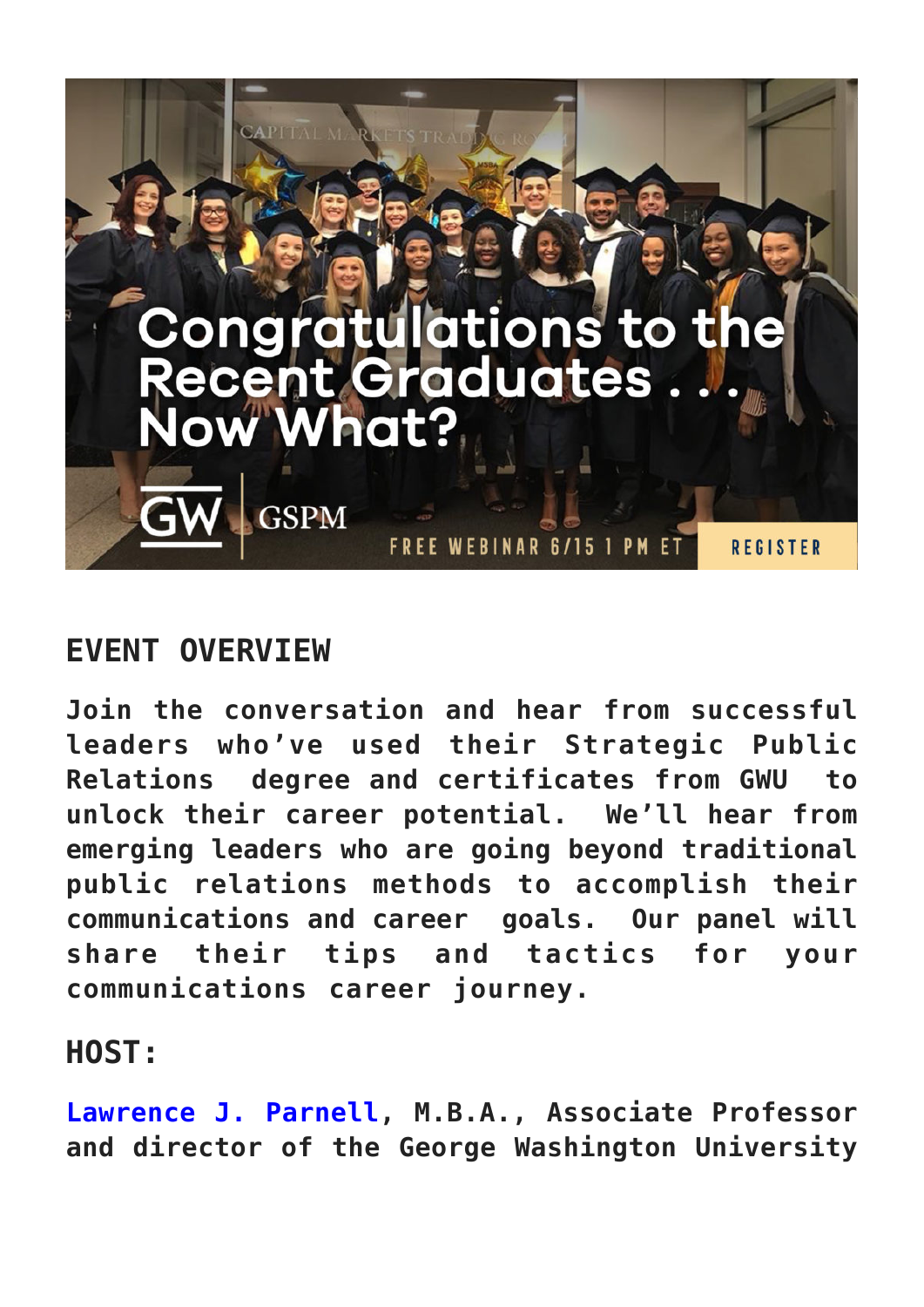**Master's in Strategic Public Relations program GUESTS:**

- **[Remmington F. Belford, MPS](https://www.linkedin.com/in/remmington-f-belford-mps-11024295/) Communications Director at The Congressional Black Caucus**
- **[Gary Klasen](https://www.linkedin.com/in/gary-klasen-4499778/) -President at Klasen Communications / GWU faculty**
- **[Aaron Pickering](https://www.linkedin.com/in/pickeringaaron/) EVP and Global Head of Purpose, Headstand / GWU faculty**
- **[Chelsea Ritchie, MPS](https://www.linkedin.com/in/chelsearitchie/) Head of Digital Advocacy in Public Affairs at the International Copper Association**

#### **ABOUT OUR SPEAKERS**



**Lawrence J. Parnell, M.B.A. (HOST)**

Lawrence J. Parnell, M.B.A. is an award winning Public Relations professional and academic who is an Associate Professor and director of the George Washington University Master's in Strategic Public Relations program. He has served in this role for 12 years and has built the GW Master's program into one of the best known and admired programs in the US. Professor Parnell also serves as an Adjunct Professor of Strategic Communications at the GW School of Business.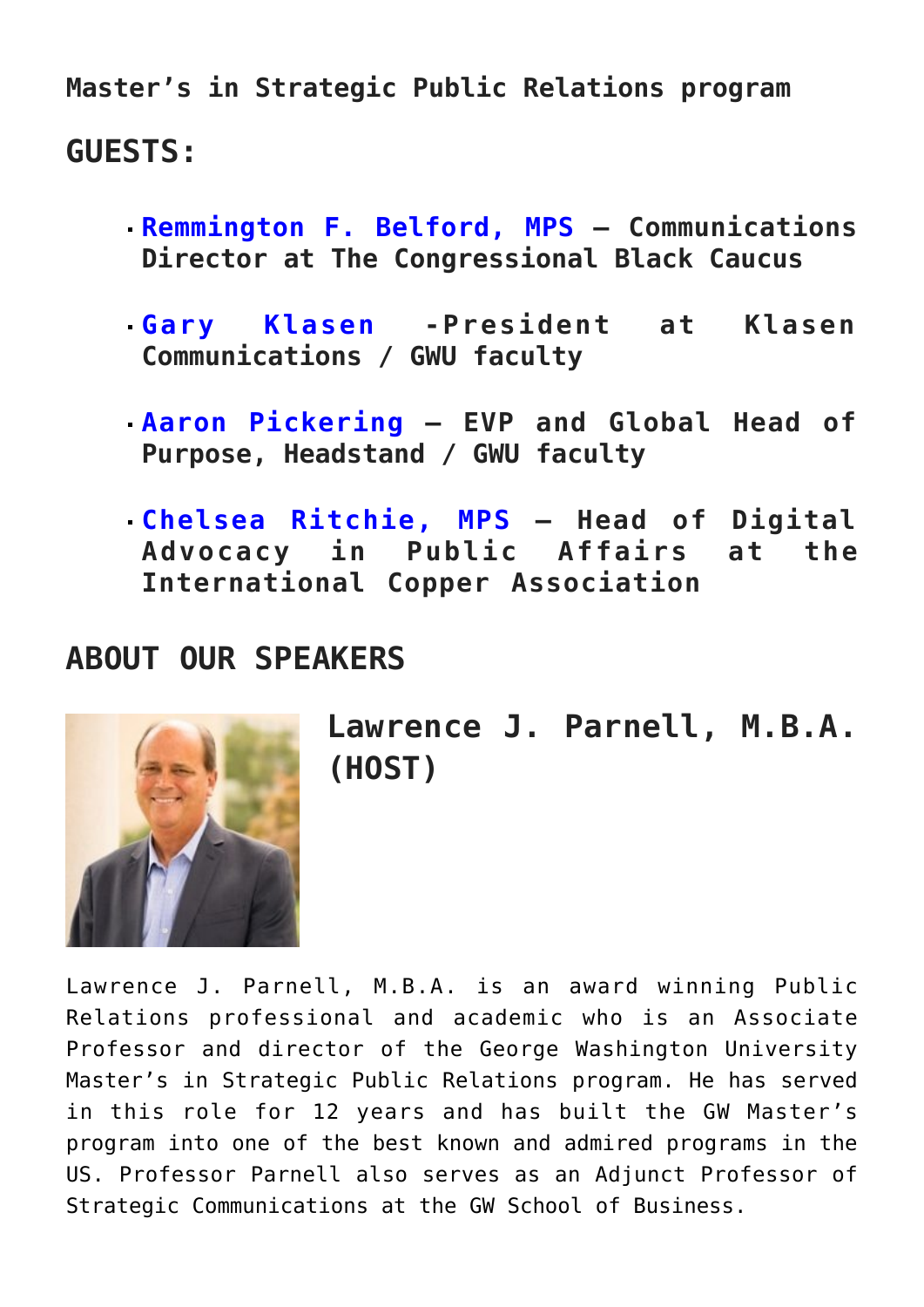He also operates *Parnell Communications*, a strategic communications and leadership training advisory firm. In this role he advises government, corporate and non-profit organizations on executive development and strategic communications.

Prior to coming to GW, he had a successful 32-year career in the private and public sector. He has worked in government, corporate and agency settings and in national, state and local political campaigns. He was recognized as PR Professional of the Year (2003) by*PR Week*and was named to the*PR News*Hall of Fame in 2009. The GW Master's program was named the "Best PR Education Program" for 2015 by *PR Week*.

He is a frequent author and speaker on communications strategy, crisis and issues management, leadership skills and Corporate Social Responsibility (CSR) at industry conferences and universities around the world. He is quoted often on communications management and crisis communications by the national, business and trade media.

He is the co-author of a leading public relations textbook – "*Introduction to Strategic Public Relations – Communicating Effectively in a Socially Responsible World"* from Sage Publishing. In its first year, (2018) the text was adopted by over 30 leading undergrad PR programs across the country. The second edition of the text, titled: "*Introduction to Public Relations*" was published in October 2020 by Sage Publishing. He also contributed as a co-author of a chapter on CSR in the book " *Nation Branding and Public Diplomacy"* (Peter Lang Publishing) published in 2017. He is active on Twitter at @gwprmasters and on Face Book and Linked-In under his name.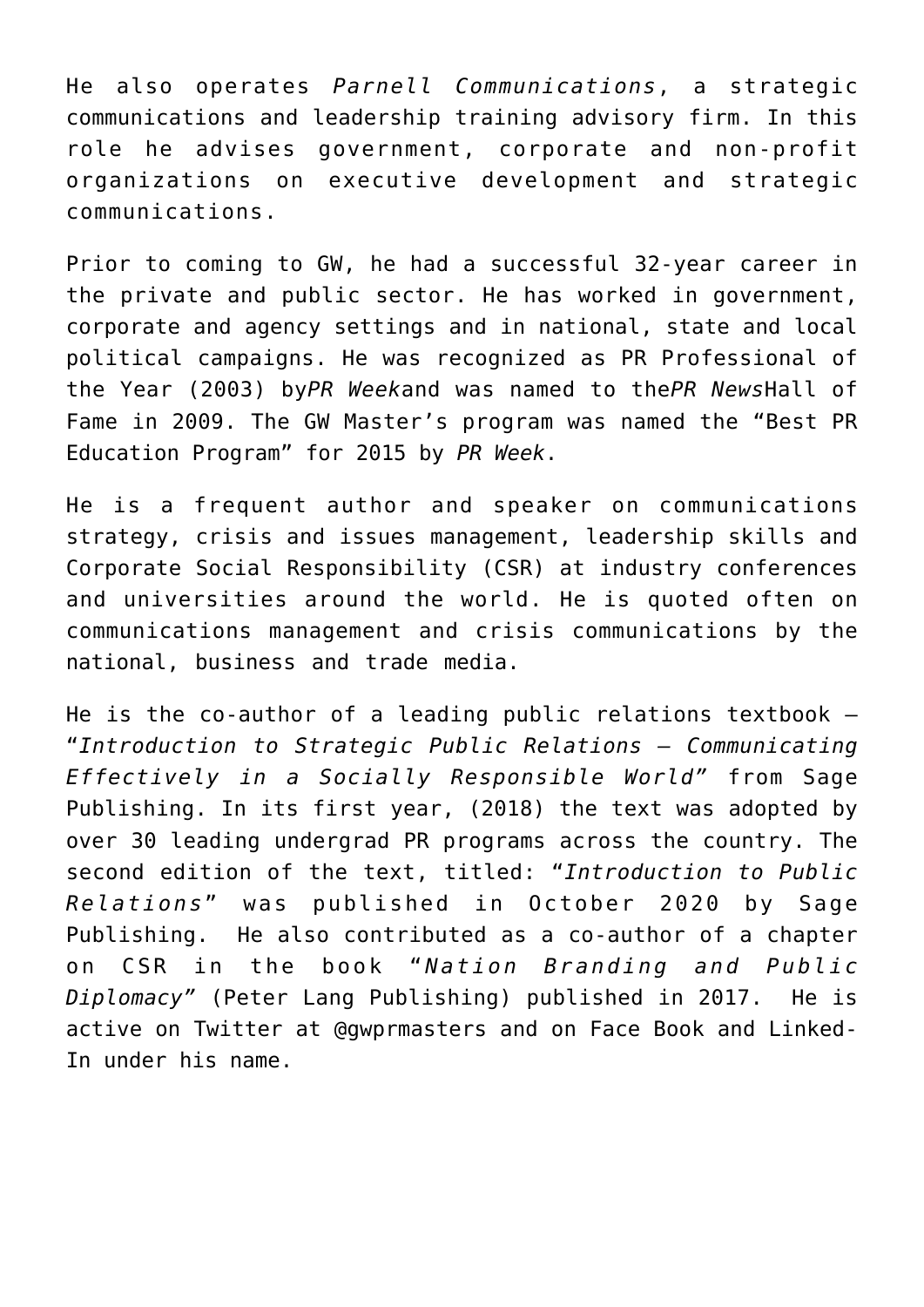### **Remmington F. Belford, MPS**



I am a trusted high-impact strategic communication, and public affairs practitioner. I have cultivated a diverse network of relationships throughout the country, and proficiently crafted innovative narratives covering issues ranging from higher education to foreign relations. Additionally, I am an innovative digital content producer well versed in many facets of digital communication. I have extensive on the record experience, developed comprehensive marketing and communication strategies, mastered the importance of timing and setting, responded efficiently to crises and setbacks, overseen teams of diverse communications roles and managed a substantial communications budget.



#### **Gary Klasen**

Gary Klasen is the president of Charlotte-based Klasen Communications, which emphasizes internal, external, strategic and community-focused communications.

Klasen has significant corporate, small business and agency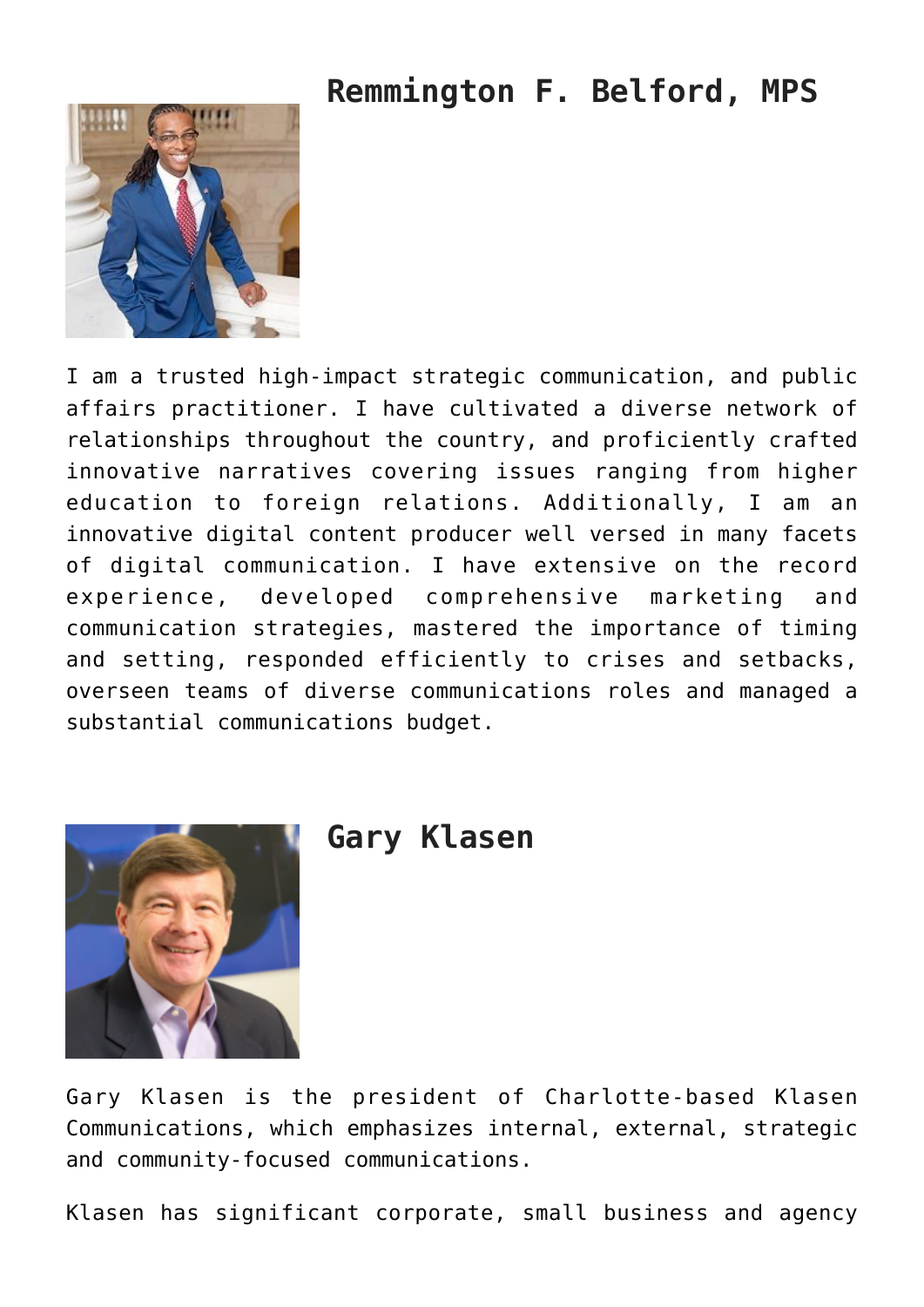experience, beginning his career as a newspaper writer and editor. Early in his PR career, he was director of internal communications and the CEO/executive speechwriter at Sears.

He joined the automotive space and defense company, TRW, as a communications director and later worked for Eaton, an industrial manufacturer. His Eaton position grew from vice president of external communications to also leading internal communications and then global corporate communications for the \$20 billion power management company.

Klasen's promotions at Eaton came during and after receiving his master's in strategic public relations from George Washington University in May 2011. He currently teaches GW's graduate PR class in Crisis and Strategic Issues Management.



#### **Aaron Pickering**

Aaron has 15 years' experience helping brands and nonprofits build emotional connections with consumers and create awardwinning campaigns to drive social impact and action to curb climate change. He has advised major consumer and B2B brands – from Mars and Target to New Balance, CVS Health and PwC – on ESG programming, and how to authentically establish and communicate brand purpose as a differentiator. He formerly headed up marketing and communications for Dean Kamen's STEM organization, FIRST Robotics. Previously, he was Senior Vice President, Corporate Responsibility & Reputation at Cone Communications, a Porter Novelli agency. Aaron instructs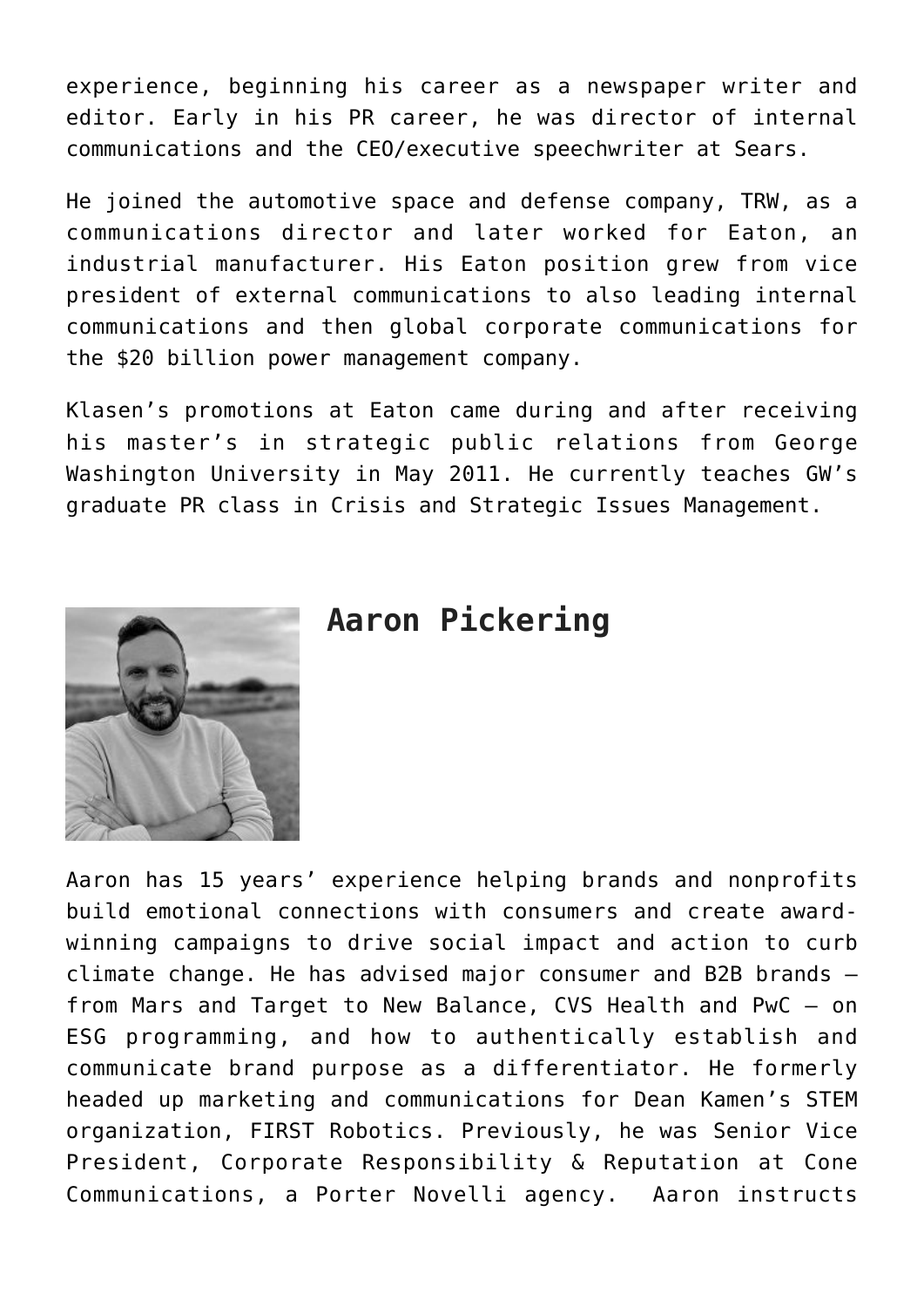communications and corporate social responsibility at Lasell University and the George Washington University's Graduate School of Political Management, where he earned a Master's in Strategic Public Relations focused on driving behavior change and shaping public opinion.



#### **Chelsea Ritchie, MPS**

Chelsea Ritchie has a unique global perspective. Her parents are from Guyana in South America, and she lived abroad at a young age, before settling in the outer echelons of Los Angeles. In 2008, Ritchie moved to Washington, D.C., and spent twelve years working with prominent public figures, nonprofits, manufacturers, Am Law top 20 Law Firms, and Fortune 100 Firms. As a digital and political strategist, Ritchie specializes in online advocacy to incorporate traditional government relations with digital.

Currently, Ritchie serves as the Head of Digital Advocacy in Public Affairs for the International Copper Association (ICA). In this role, she develops and spearheads the global public affairs digital strategy in Asia, Europe, North and South America. Ritchie's operations on all channels—including website, email, and social media—strive to improve policy relationships and improve the organization's copper mining reputation. Specifically, as a member of the public affairs and reputation building teams at ICA, Ritchie works to amplify lobbying, policy activities, and policy positions for China's 14th five-year plan (FYP), the European Green Deal,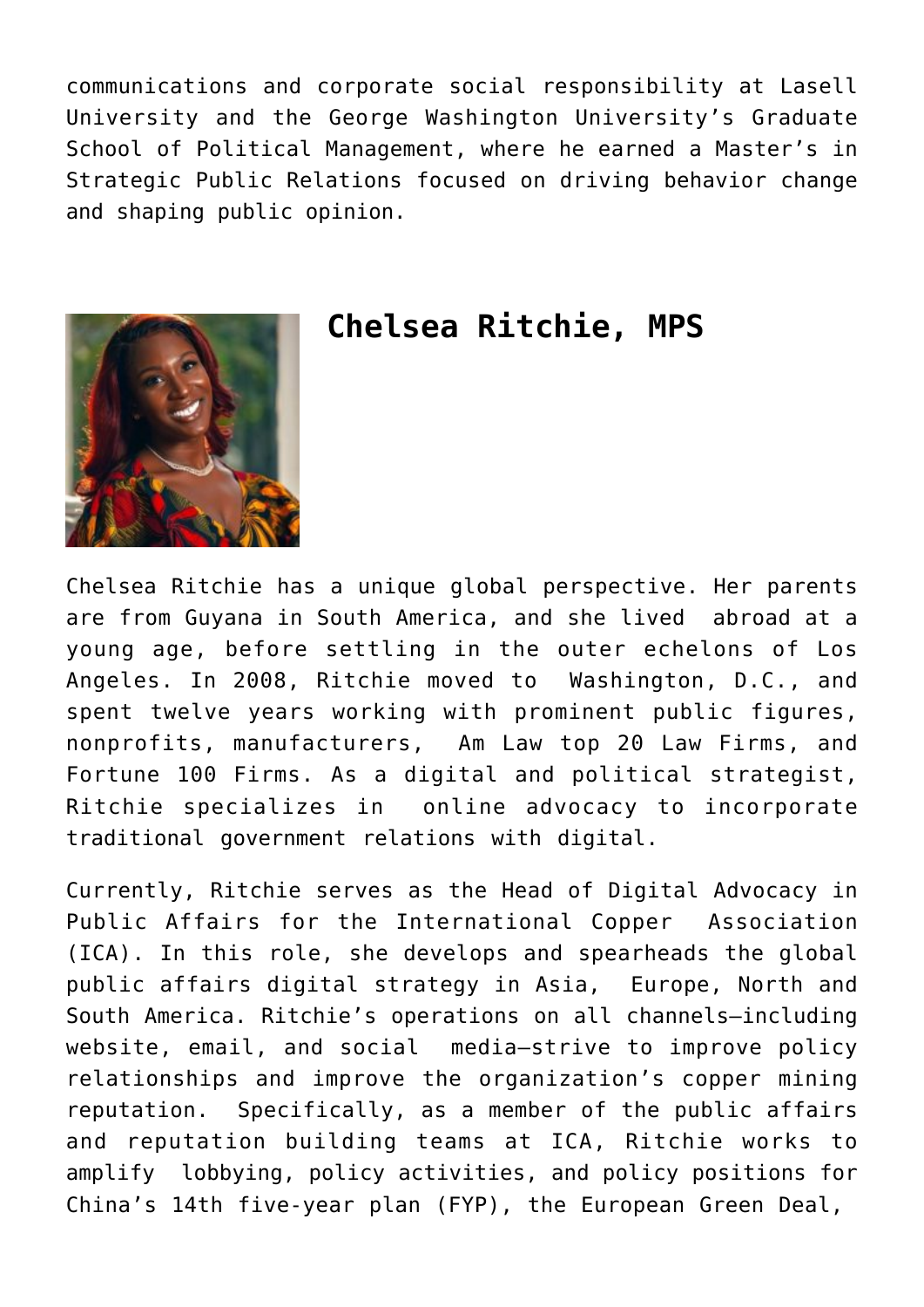and the U.S. infrastructure and clean energy legislation.

Before ICA, Ritchie was the former Government Relations Director for Kellen Company. She represented several association clients on legislative and regulatory matters at the federal and state levels in this role. Notably, Ritchie and her clients mobilized to assist with the water crisis in Flint, Michigan, working with lawmakers on Capitol Hill to allocate funding and receive manufacturing donations to replace the corroded lead pipes. In 2015, she focused on chemical management reform, working with the U.S. Environmental Protection Agency (EPA) and lawmakers to pass the Frank R. Lautenberg Chemical Safety (LCSA) for the 21st Century Act and amend the Toxic Substances Control Act (TSCA).

While working at various law firms, including Mercury Clark & Weinstock and Brownstein Hyatt Farber Schreck, she worked on the Affordable Care Act and the implementation of Dodd-Frank Wall Street Reform and Consumer Protection Act. At Bancroft PLLC, she worked with former Solicitor General of the United States, Paul Clement, and worked on Burwell v. Hobby Lobby, the extradition of Chen Guangcheng to the United States, and Defense of Marriage Act (DOMA) in Congress and at the Supreme Court.

In 2018, Ritchie received the 30 Under 30 Emerging Leader Award for her work in politics and the Caribbean community. In 2019 and 2020, Ritchie and her digital team received three social media awards for ICA's Climate Week NYC campaign and website design awards for SustainableCopper.org and CopperAlliance.org.

Ritchie received a Bachelors's degree from the American University in International Studies, specializing in Asia policy, with a Minor in Chemistry. She received her Master's from the George Washington University's Graduate School of Political Management in Strategic Public Relations.